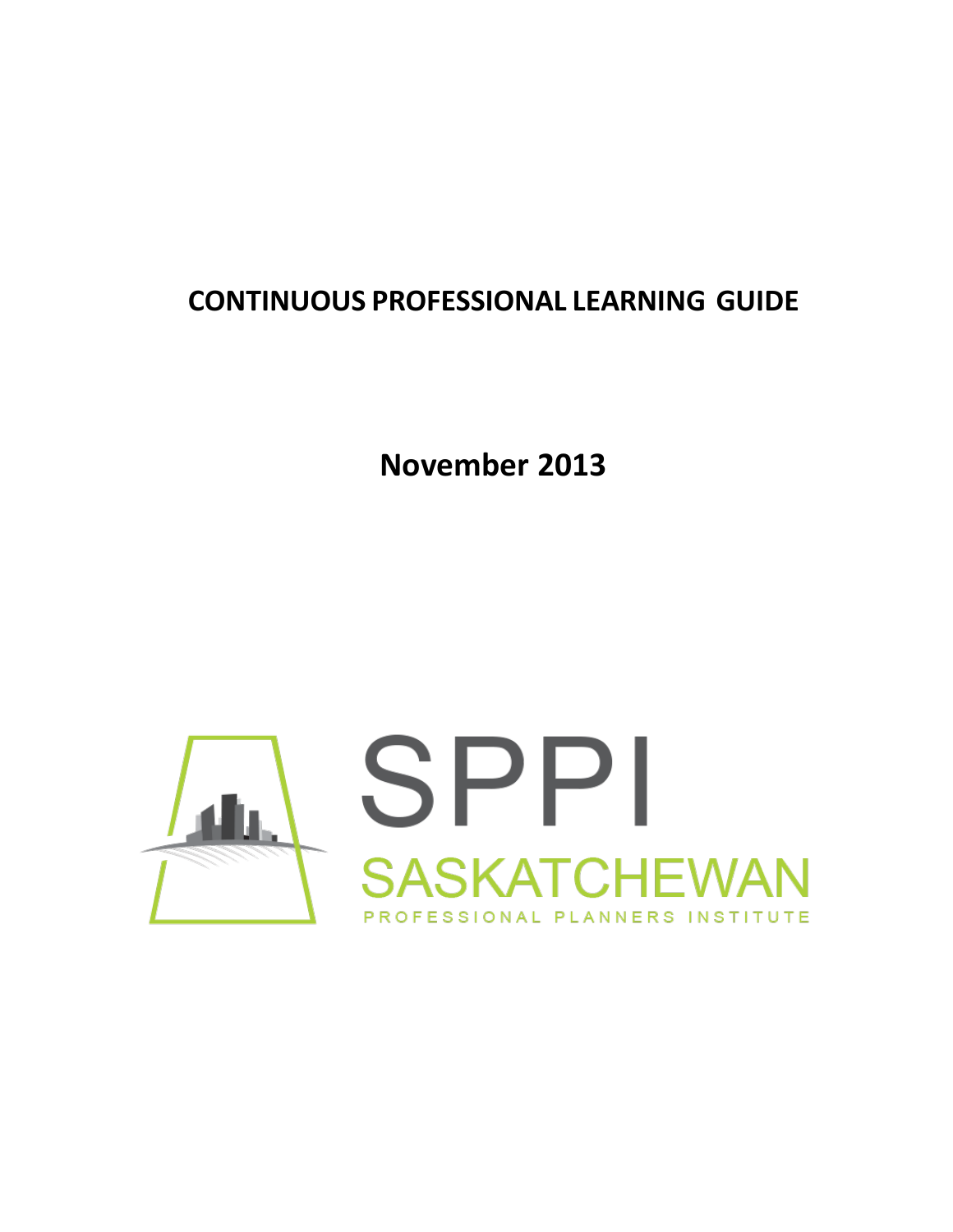#### **PREAMBLE**

This Implementation Guide has been prepared to assist Regulated Members of the Saskatchewan Professional Planners Institute, (SPPI) in their reporting of learning units to fulfill mandatory continuous professional learning (CPL).

One of the requirements to remain a member in good standing with the SPPI and the Canadian Institute of Planners (CIP) is to engage in continuous professional learning as outlined in this Guide. SPPI is committed to ensuring the program is useful, workable and meets the needs of members whether they practice in large urban areas or remote areas.

Each regulated member is obligated to acquire and report within a calendar year a minimum of 18 Learning Units (LUs) in a specific combination. In addition, up to nine structured learning units earned in one calendar year can be carried forward into the next calendar year.

For updates regarding what is considered to be acceptable learning units, refer to the SPPI website (www.sppi.ca) and the CIP website (www.cip-icu.ca) for current events and other professional offerings.

Reference is made in this document to: "Regulated Member," "in good standing," the "Registrar," the "Professional Conduct Committee," and the "Discipline Committee."

**"Regulated Member"** means a Registered Professional Planner and a Candidate Member (does not include Pre-Candidate and Student Members).

**"In Good Standing"** means any Regulated Member in any category who has paid all dues, levies and other assessments owing within a period of time established by the Council and who is current with ongoing requirements of membership, if any, and who is not suspended.

**"Registrar"** means the Institute Registrar appointed under the Regulatory Bylaws to perform all functions assigned by Council and stipulated in the Act, including the maintenance of the register of Members of the Institute

**"Professional Conduct Committee"** means the Standing Committee appointed by Council pursuant to *The Community Planning Professions Act* to recommend policy to the Council and act on behalf of the Institute with respect to matters relating to competence in the practice of planning, including the review of the practice of a Regulated Member.

**"Discipline Committee"** means the Standing Committee appointed by Council pursuant to *The Community Planning Professions Act* to hear and determine formal complaints brought against a Regulated Member in respect of professional misconduct or professional incompetence.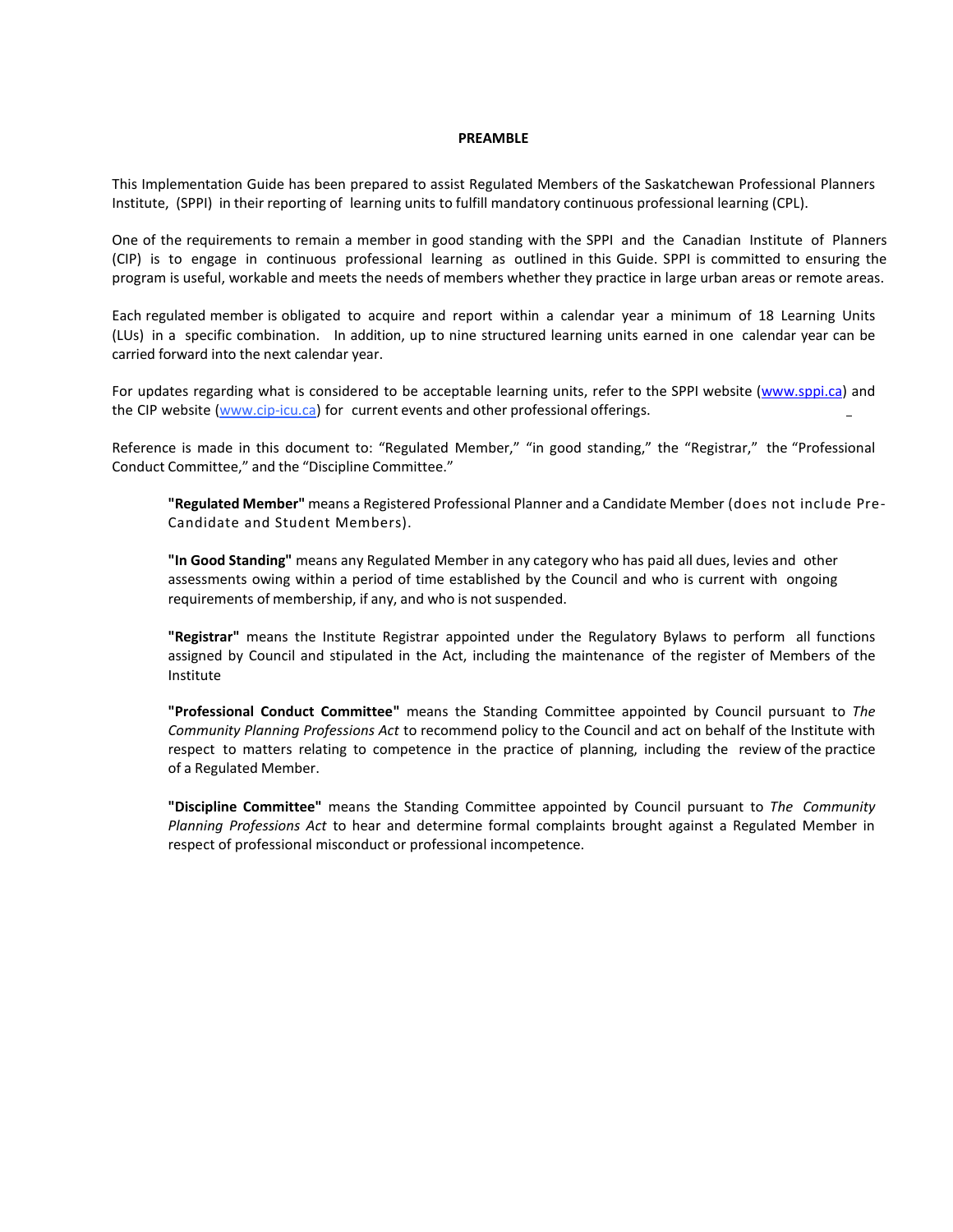# **1.0 OBLIGATIONS**

## 1.1 Obligations of Regulated Members

All Regulated Members of SPPI are required to engage in continuous professional learning and report in a specified manner that they have done so. Regulated Members of SPPI include all Candidate and Registered Professional Planners (RPP). The required number of learning units will be pro-rated for first year Regulated Members who join part way through the year.

## 1.2 Required Numbers of Learning Units

A total of 18.0 LUs is required annually and they may be achieved in specific combinations of Structured or Unstructured learning units. 1.0 hour of learning activity = 1.0 LU and can be reported in increments of 15 minutes = 0.25 LUs.

Where 9.0 Structured LU's have been acquired in the current year, the remaining number of LU's can be any combination of Structured and Unstructured.

A maximum of 9.0 Structured LU's can be carried forward to the next year. This is done automatically by the CIP continuous professional learning reporting system.

Examples of activities for Structured and Unstructured Learning Units are listed below.

#### 1.3 TemporaryExemptions

Temporary exemptions to this obligation may be granted by SPPI. Any such exemption could be a result of medical leave, parental leave, and temporary leave of up to one calendar year from the profession with an option for an extension. Request for exemption should be submitted in writing to the Registrar.

#### 1.4 National and Affiliate CPL Standards

CIP has set standards regarding continuous professional learning and affiliates have embraced the standards to ensure consistency and portability across Affiliates.

# **2.0 DESIGNATED COMPETENCIES (ACTIVITIES)**

Regulated Members will have different CPL needs depending on their job, their area of expertise, and the geographic region in which they practice. The core competencies, as shown in Appendix A, defined for the planning profession in Canada should be championed by all Regulated Members throughout their careers, and Members should use the core competencies to guide their learning choices.

#### **3.0 PROFESSIONAL LEARNING UNITS AND LEARNING ACTIVITIES**

# 3.1 Continuous Professional Learning

The Continuous Professional Learning Program is intended to accommodate members' professional interests through flexible resources available to all members. Information can be accessed on the SPPI website under "Members" tab.

The purpose of professional learning activities is to engage actively Regulated Members in furthering their knowledge, understanding, skills and abilities, relevant to the theory, methods, and practice of planning. Day to day work activities are not considered to be part of the program of continuous professional learning and hence cannot be included as such. Professional learning activities exist in many formats and are not limited to traditional in-class learning activities.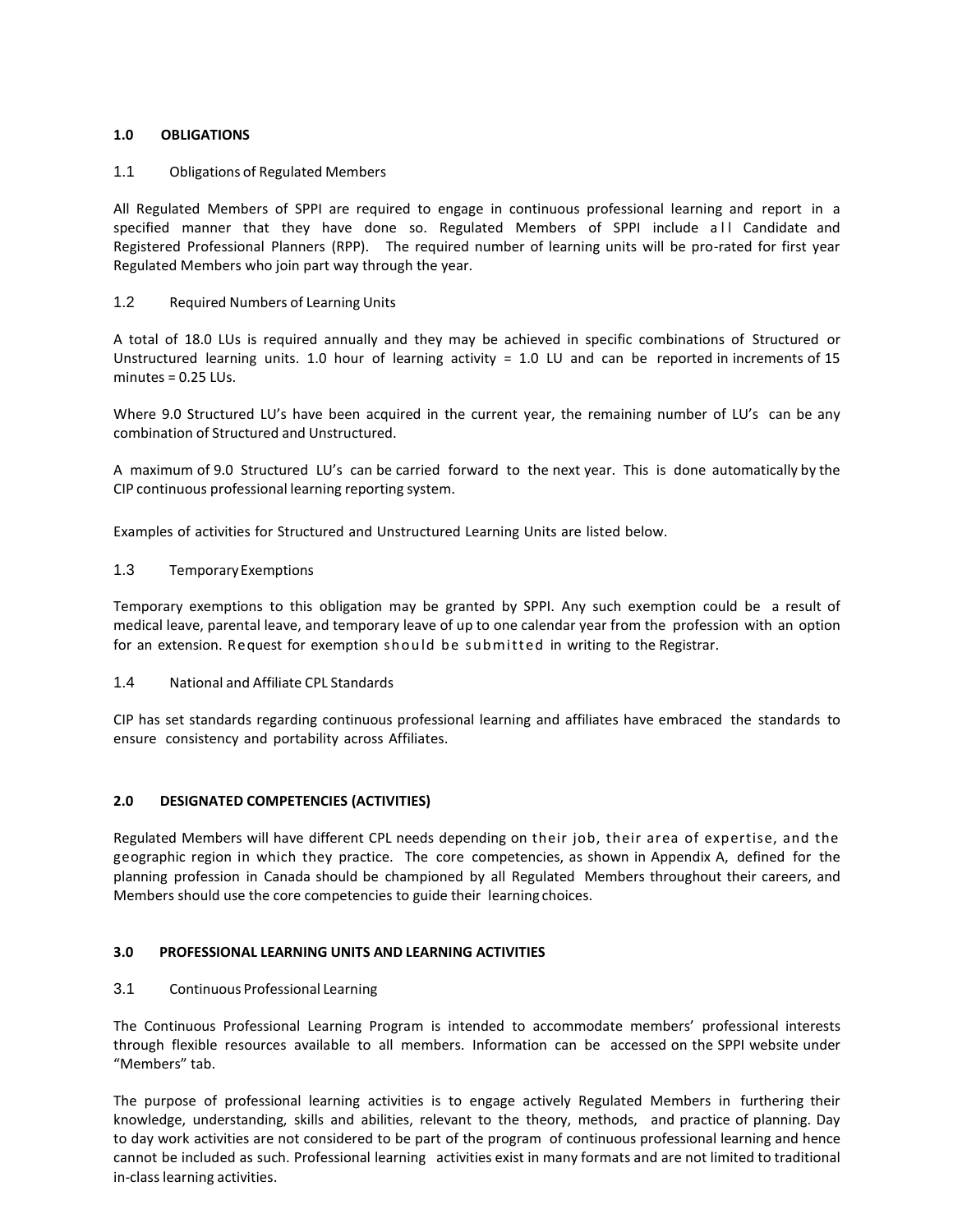# 3.2 Learning Units

Continuous Professional Learning credits are recorded as Learning Units (LU's). One Learning Unit represents one hour of approved professional learning activity. Credits cannot be recorded for time spent in registration, travel, health breaks or social gatherings.

## 3.3 Types of Learning Units: Structured and Unstructured

All Learning Units are categorized as either Structured or Unstructured depending upon the learning activity. Structured LU's are derived from activities that include any organized courses, meetings, seminars and workshops that are either provided by SPPI, CIP and its Affiliates, or by an external provider or group, which may or may not be recognized in advance by SPPI. These activities would include organized and distance-education activities with live interaction and set learning goals. The delivery of the activity does not have to be 'inperson' but must have the opportunity to be interactive, allowing for an exchange of information.

Unstructured LU's are derived from activities that are largely independent and not normally recognized in advance by SPPI. To be eligible for credit, Unstructured activities must be in some way planned, must be educational and yield new knowledge for the individual member and apply to the practice of planning but do not have to include live interaction.

#### Examples of Activities Deemed to be Structured Learning Units

| Participation in guided walking tours or mobile workshops locally, regionally and internationally       |
|---------------------------------------------------------------------------------------------------------|
| Attendance and associated study within formal courses                                                   |
| Attendance at organized Workshops/Seminars/Lectures                                                     |
| Attendance at SPPI/CIP and planning related professional conference sessions                            |
| Preparation/Presentation of material for Lectures/Workshops/Seminars/Conference sessions                |
| Participation in organized interactive distance education programs & activities (tele-learning,         |
| correspondence, web based, including live webinars that could involve marked assignments)               |
| Participation in an organized audio or film presentations/documentaries with interactive discussion     |
| either in person or through a live webinar                                                              |
| Delivery of organized presentations/activities of professional community outreach (i.e. to schools,     |
| community groups)                                                                                       |
| Attendance at credit courses, lectures or similar learning activity                                     |
| Presentation/Delivery of organized planning courses/lectures and training sessions                      |
| Publication of planning articles, books and research reports in national and international journals and |
| academic/professional presses                                                                           |
| Participation on professional, civic, advisory Boards and Committees (outside regular work duties)      |
|                                                                                                         |
| Volunteering on SPPI Council, committees, task forces, exam panels                                      |
| Serving as a mentor to a candidate member within a mentorship program.                                  |

#### Examples of Activities Deemed to be Unstructured Learning Units

| Self-directed research (e.g. web, literature, interviews)                                 |  |
|-------------------------------------------------------------------------------------------|--|
| Critical readings/reviews                                                                 |  |
| Self-guided educational walking tours                                                     |  |
| Self-guided tours and site visits and related discussions or deliverables                 |  |
| Researching and writing professional articles or books for review/publication in planning |  |
| journals, publications and books                                                          |  |
| Critical review of professional development materials/tools (videos, multimedia)          |  |
| Research and preparation of conference presentations/lectures/workshop material           |  |
| Research and development of training materials and professional education tools           |  |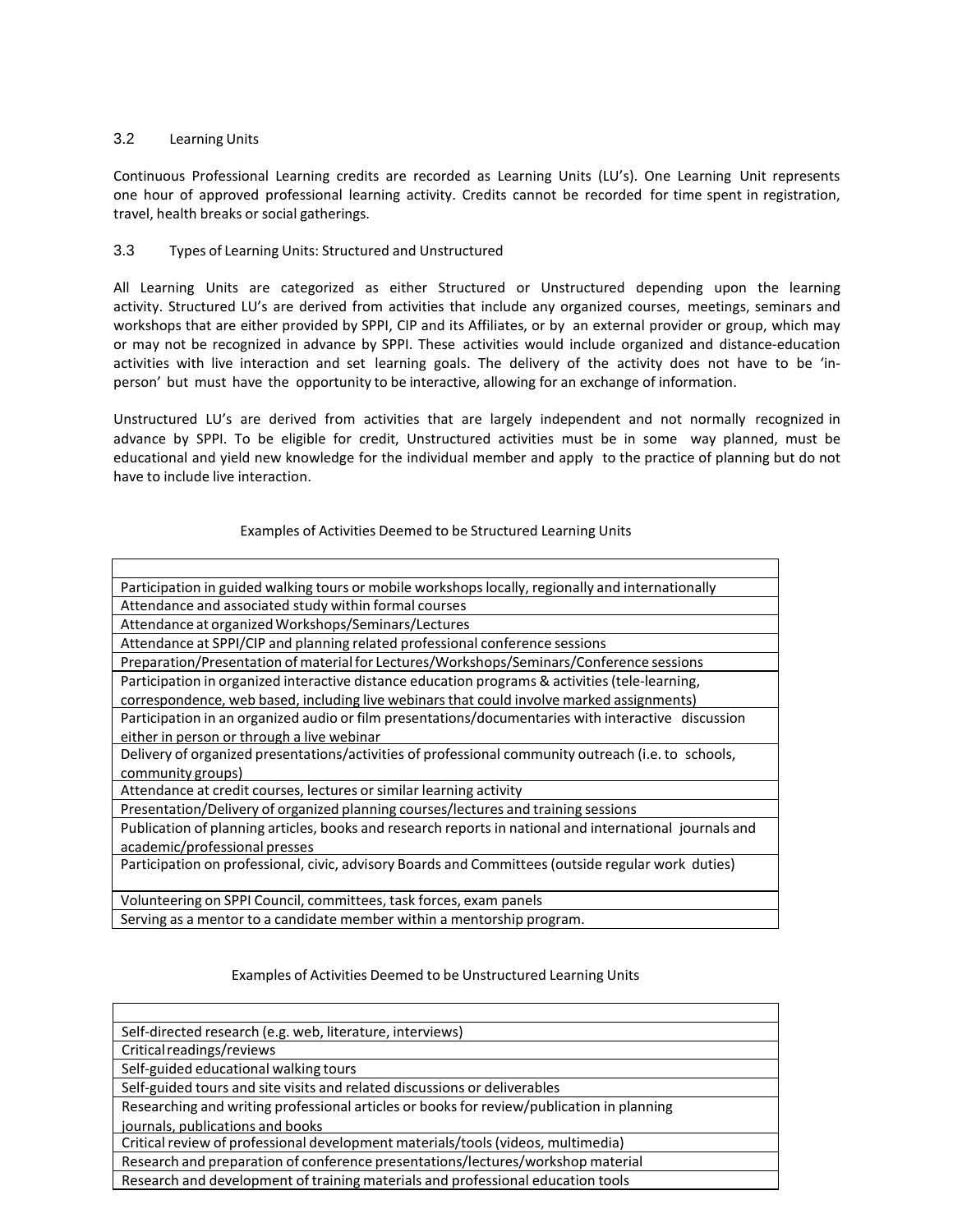## **4.0 ON-LINE REPORTING**

Units are to be reported via the CIP website (http://www.cip-icu.ca). A reporting tutorial is included in Appendix B of this guide.

#### **5.0 COMPLIANCE**

#### 5.1 Procedure

All members who are not compliant by December 31 of the current year will be charged a \$75.00 fine.

To remain in good standing, any non-compliant member must pay the \$75.00 fine and apply to the Registrar for an extension to March 15 to fulfill the CPL requirements from the previous year. The application for extension must be received by the Registrar by January 15.

The Registrar will notify the applicant if the extension is approved by January 22.

Members that have been granted an extension must enter their Learning Units on the CIP website and notify the Registrar that they have fulfilled the requirements by March 22.

Members who have been granted an extension and fail to fulfill the requirements and/or fail to notify the Registrar by March 22 will be struck from the Registry immediately.

#### 5.2 Re-activation of Membership

Members who are struck from the Registry of the Institute for breach of the criteria for the CPL program after March 22 may apply for re-activation once they can show the Registrar they have fulfilled their CPL requirements. Any member re-applying will be charged a \$150.00 fee, in addition to any other requirements under Part V, Section 10 of the Regulatory Bylaw.

A member who is struck for lack of compliance with for the CPL program may be eligible to make an appeal to the Professional Conduct Committee.

# 5.3 Process of Appeal

A member who is struck from the Registry for lack of compliance with CPL p r o g r a m requirements may apply to the Registrar, in writing, within 30 days of receiving a notice of removal, appealing the action to the Professional Conduct Committee. The notice of appeal must set out the reasons why the application for reactivation should be approved. The Professional Conduct Committee, in accordance with the provisions in section 29(2) of *The Community Planning Professions Act* and Part VII section 2(6) of the Regulatory Bylaw, shall make a written report to the Discipline Committee on the appeal and its decision.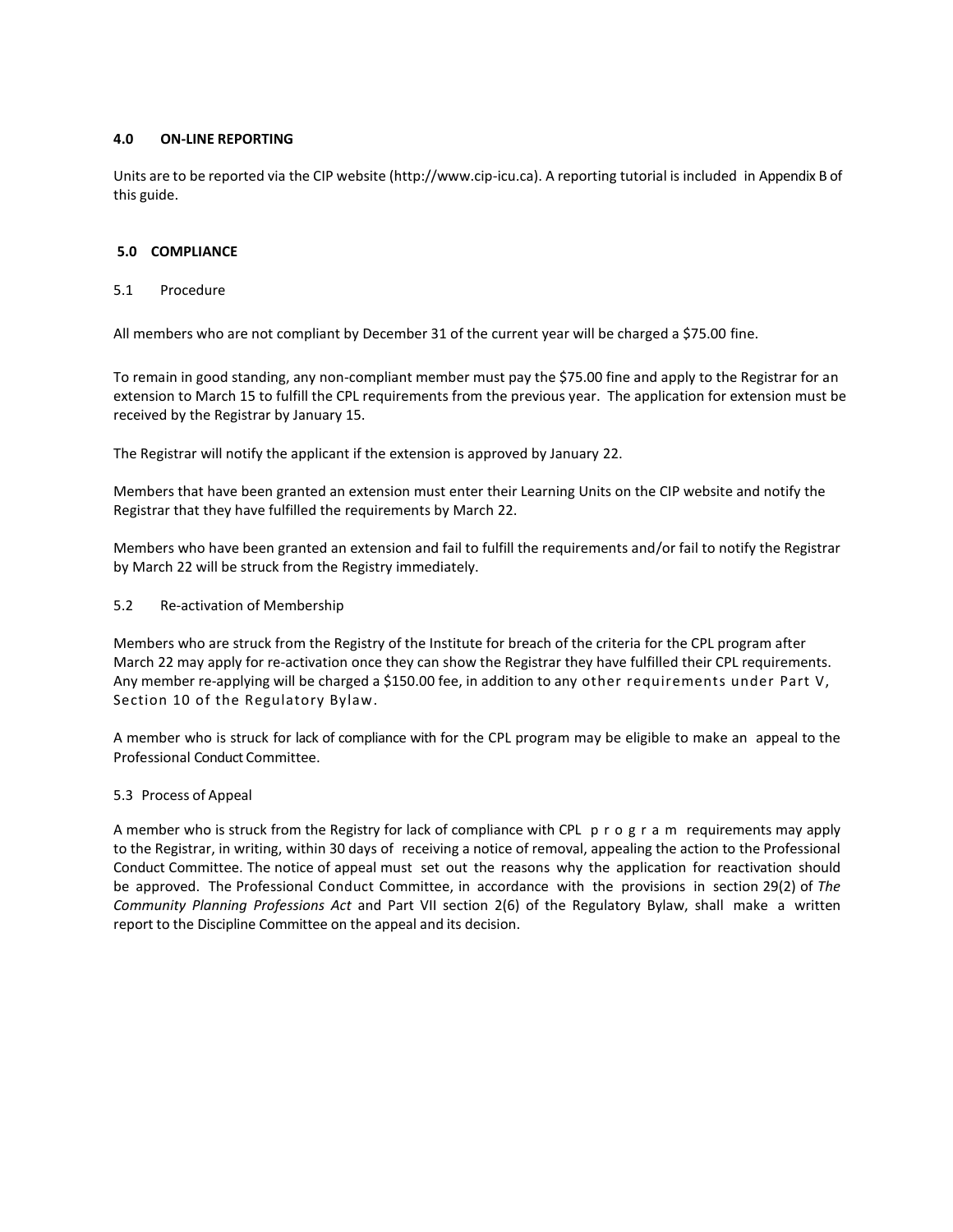# **Appendix A – Summary of the Functional and Enabling Core Competencies**

# **Functional Core Competencies**

| <b>Human</b><br><b>Settlement</b>                                                                               | History &<br><b>Principles of</b><br>Community<br><b>Planning</b> | Government<br><b>Law and Policy</b>                                       | <b>Plan and Policy</b><br><b>Considerations</b>                                                                                                                                  | <b>Plan and Policy</b><br>Making                                                                                                                                                                                     | <b>Plan and Policy</b><br>Implementation                                                                                                         | <b>Developments</b><br>In Planning<br>and Policy |
|-----------------------------------------------------------------------------------------------------------------|-------------------------------------------------------------------|---------------------------------------------------------------------------|----------------------------------------------------------------------------------------------------------------------------------------------------------------------------------|----------------------------------------------------------------------------------------------------------------------------------------------------------------------------------------------------------------------|--------------------------------------------------------------------------------------------------------------------------------------------------|--------------------------------------------------|
| Human<br>Settlement and<br>Community,<br>Regional and<br>Provincial<br>Settings<br>Influences on<br>Communities | History of<br>Planning in<br>Canada<br>and other<br>countries     | Government<br>$\bullet$<br>and Legislation<br>Policies and<br>Application | Environmental<br>٠<br>And Sustainable<br>Development<br><b>Issues</b><br>Diversity and<br>Inclusiveness<br>Functional<br>Integration of<br>Knowledge<br>Finance and<br>Economics | Planning<br>٠<br>Approaches<br>and Focus<br>Developing<br>$\bullet$<br>Visions and<br><b>Outcomes</b><br>Strategic<br>٠<br>Information<br>Gathering and<br>Analysis<br>Obtaining Input<br>$\bullet$<br>and Approvals | Decision<br>Making and<br><b>Risk</b><br>Management<br>Implement<br>Plan<br>Project<br>Management<br>Finance and<br>Administration<br>Evaluation | Emerging<br>Trends and<br><b>Issues</b>          |

# **Enabling Core Competencies**

| <b>Critical Thinking</b>                                                                                                                                                         | Interpersonal                                                                                                                                                 | Communication                                                                                                                                                          | Leadership                                                                                                                                   | Professionalism and<br><b>Ethical Behavior</b>                        |
|----------------------------------------------------------------------------------------------------------------------------------------------------------------------------------|---------------------------------------------------------------------------------------------------------------------------------------------------------------|------------------------------------------------------------------------------------------------------------------------------------------------------------------------|----------------------------------------------------------------------------------------------------------------------------------------------|-----------------------------------------------------------------------|
| Issue Identification<br>Problem Solving and<br>Decision Making<br>Research and Analytical<br>Innovation and Creativity<br><b>Political Awareness</b><br><b>Change Management</b> | Integrity and trust<br>Diversity and<br>Inclusiveness<br>Facilitation<br>Negotiation<br>Collaboration and<br>Consensus Building<br><b>Conflict Management</b> | Listening<br>Written, Oral and Visual<br>Presentation<br>Information and<br>Knowledge<br>Use of Information<br>Technology<br>Internal and External<br><b>Relations</b> | Vision<br><b>Responsiveness</b><br>and Influence<br>Team Building<br>Climate of<br>Excellence<br>Managing<br>Resources and<br><b>Results</b> | Professionalism<br><b>Ethical Standards</b><br>Continuous<br>Learning |